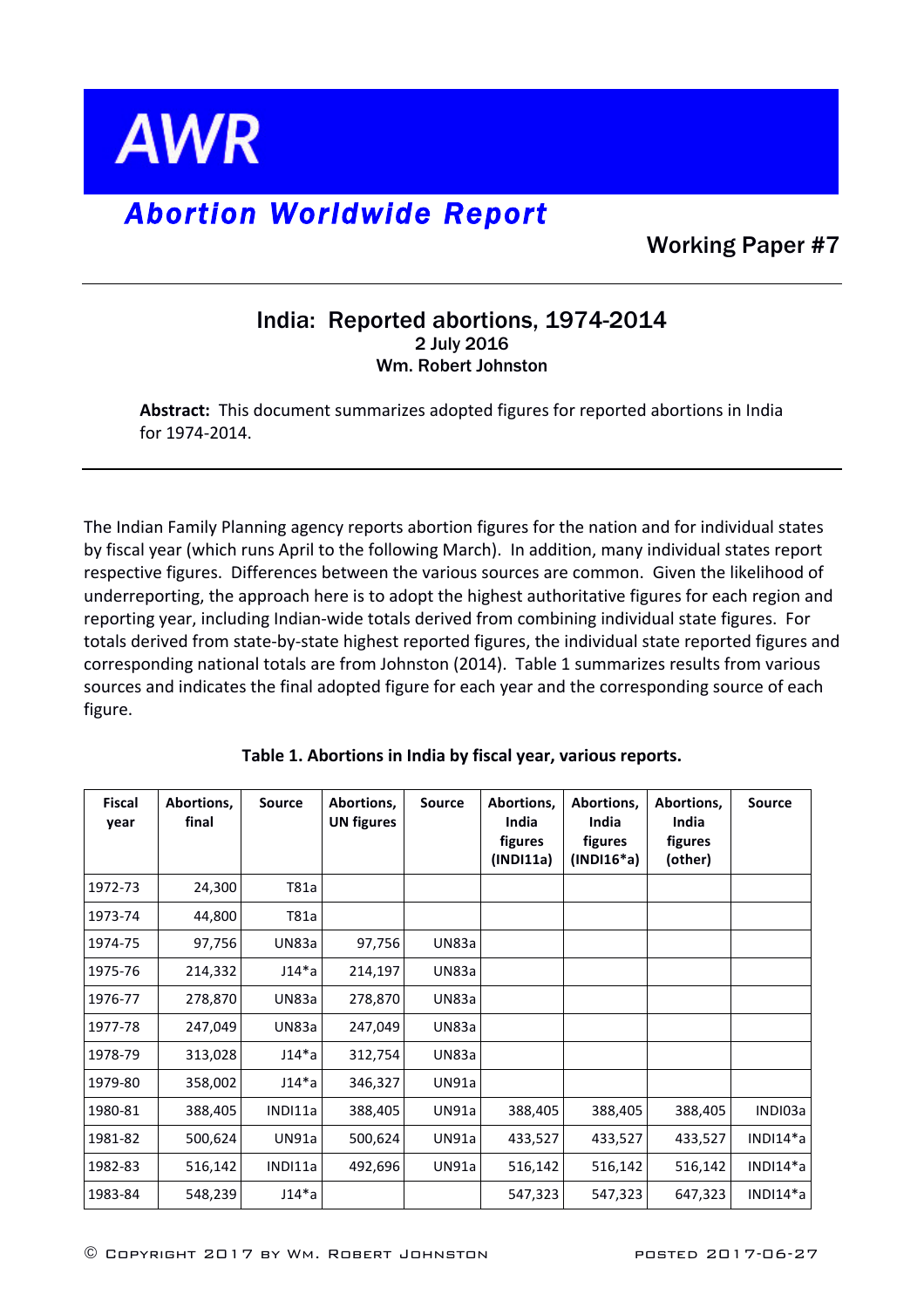| 1984-85 | 577,931 | INDI11a  |         |       | 577,931 | 577,931 | 577,931 | INDI14*a |
|---------|---------|----------|---------|-------|---------|---------|---------|----------|
| 1985-86 | 583,704 | INDI11a  |         |       | 583,704 | 583,704 | 583,704 | INDI03a  |
| 1986-87 | 588,406 | INDI11a  | 588,406 | UN93a | 588,406 | 588,406 | 588,406 | INDI14*a |
| 1987-88 | 584,870 | INDI11a  | 534,870 | UN91a | 584,870 | 584,870 | 584,870 | INDI14*a |
| 1988-89 | 582,161 | INDI11a  | 582,161 | UN92a | 582,161 | 582,161 | 582,161 | INDI14*a |
| 1989-90 | 596,357 | INDI11a  | 596,345 | UN93a | 596,357 | 596,357 | 596,357 | INDI14*a |
| 1990-91 | 581,215 | INDI11a  |         |       | 581,215 | 581,215 | 581,215 | INDI03a  |
| 1991-92 | 636,456 | INDI11a  |         |       | 636,456 | 636,456 | 636,456 | INDI03a  |
| 1992-93 | 606,015 | INDI11a  |         |       | 606,015 | 606,015 | 606,015 | INDI03a  |
| 1993-94 | 612,291 | INDI11a  |         |       | 612,291 | 612,291 | 612,291 | INDI03a  |
| 1994-95 | 627,748 | INDI11a  |         |       | 627,748 | 627,748 | 627,748 | INDI03a  |
| 1995-96 | 618,373 | $J14^*a$ |         |       | 570,914 | 570,914 | 570,914 | INDI03a  |
| 1996-97 | 542,827 | $J14^*a$ |         |       | 538,075 | 537,075 | 538,075 | INDI03a  |
| 1997-98 | 512,823 | INDI11a  |         |       | 512,823 | 512,823 | 512,823 | INDI03a  |
| 1998-99 | 666,882 | INDI11a  |         |       | 666,882 | 666,882 | 666,882 | INDI03a  |
| 1999-00 | 739,975 | INDI05a  |         |       | 708,512 | 708,512 | 739,975 | INDI05a  |
| 2000-01 | 725,149 | INDI11a  |         |       | 725,149 | 725,149 | 725,149 | INDI05a  |
| 2001-02 | 770,714 | INDI11a  |         |       | 770,714 | 770,714 | 770,714 | INDI05a  |
| 2002-03 | 744,680 | INDI11a  |         |       | 744,680 | 744,680 | 744,680 | INDI05a  |
| 2003-04 | 763,126 | INDI11a  |         |       | 763,126 | 763,126 | 763,126 | INDI05a  |
| 2004-05 | 726,096 | $J14^*a$ |         |       |         | 725,325 | 725,325 | INDI14*a |
| 2005-06 | 721,859 | INDI11a  |         |       | 721,859 | 721,859 | 721,859 | INDI14*a |
| 2006-07 | 682,242 | INDI11a  |         |       | 682,242 | 682,242 | 682,242 | INDI14*a |
| 2007-08 | 642,174 | $J14^*a$ |         |       | 641,786 | 641,786 | 641,786 | INDI14*a |
| 2008-09 | 651,974 | INDI11a  |         |       | 651,974 | 649,795 | 649,795 | INDI14*a |
| 2009-10 | 689,534 | $J14^*a$ |         |       | 683,736 | 675,810 | 675,810 | INDI14*a |
| 2010-11 | 657,191 | $J14^*a$ |         |       | 620,472 | 644,513 | 648,469 | INDI14*a |
| 2011-12 | 625,448 | INDI14*a |         |       |         | 620,588 | 625,448 | INDI14*a |
| 2012-13 | 661,353 | $J14^*a$ |         |       |         | 640,371 | 636,010 | INDI14*a |
| 2013-14 | 667,279 | INDI16*a |         |       |         | 667,279 |         |          |
| 2014-15 | 701,415 | INDI16*a |         |       |         | 701,415 |         |          |
| 2015-16 | 708,000 | estimate |         |       |         |         |         |          |